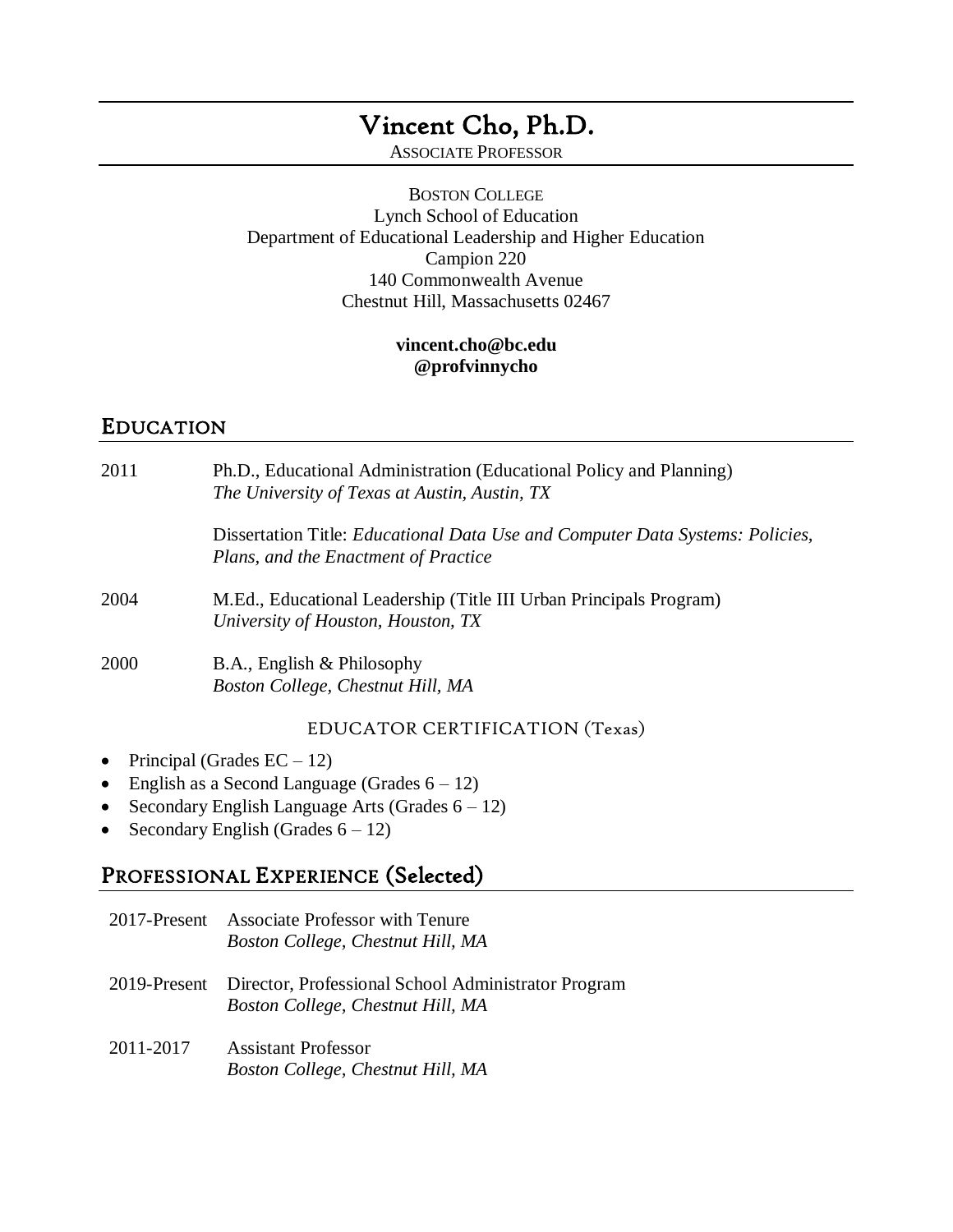| 2007-2011 | <b>Research and Teaching Assistant</b><br>The University of Texas at Austin, Austin, TX      |
|-----------|----------------------------------------------------------------------------------------------|
| 2007-2010 | Consultancy<br>CTB/McGraw-Hill: Longitudinal study of efficacy and use of the Acuity system. |
|           | Natrona County School District, Casper, WY: District-wide evaluation of data<br>use.         |
| 2007-2009 | <b>Policy Analyst</b><br>The Senate of Texas, Austin, TX                                     |
| 2004-2006 | <b>Assistant Principal</b><br>Houston Independent School District, Houston, TX               |
| 2000-2004 | English/Language Arts Teacher<br>Houston Independent School District, Houston, TX            |

# AWARDS

| 2021 | American Educational Research Association, Classroom Management SIG, Carol<br>Weinstein Outstanding Research Award. Promises and pitfalls of electronic<br>behavior management platforms: A comparative study. Co-authors: Riden,<br>Borowiec, & Tuthill. |
|------|-----------------------------------------------------------------------------------------------------------------------------------------------------------------------------------------------------------------------------------------------------------|
| 2013 | American Educational Research Association, Committee on Scholars of Color in<br>Education, Early Career Scholar of Color                                                                                                                                  |
| 2012 | American Educational Research Association, Organizational Theory SIG, Best<br>Paper Award. Districts' efforts for data use and computer data systems: The role<br>of sensemaking in system use and implementation. Co-author: Wayman.                     |
| 2011 | American Educational Research Association, Division H, Outstanding Publication<br>Award. Improving data use in NISD: Becoming a data-informed district. Co-<br>authors: Wayman, Snodgrass Rangel, & Jimerson.                                             |
| 2009 | Distinguished service as a teaching assistant, Services for Students with<br>Disabilities. The University of Texas at Austin, Austin, TX.                                                                                                                 |
| 2008 | American Educational Research Association, Division H, Outstanding Publication<br>Award. The data-informed district: A district-wide evaluation of data use in the<br>Natrona County School District. Co-authors: Wayman & Johnson.                       |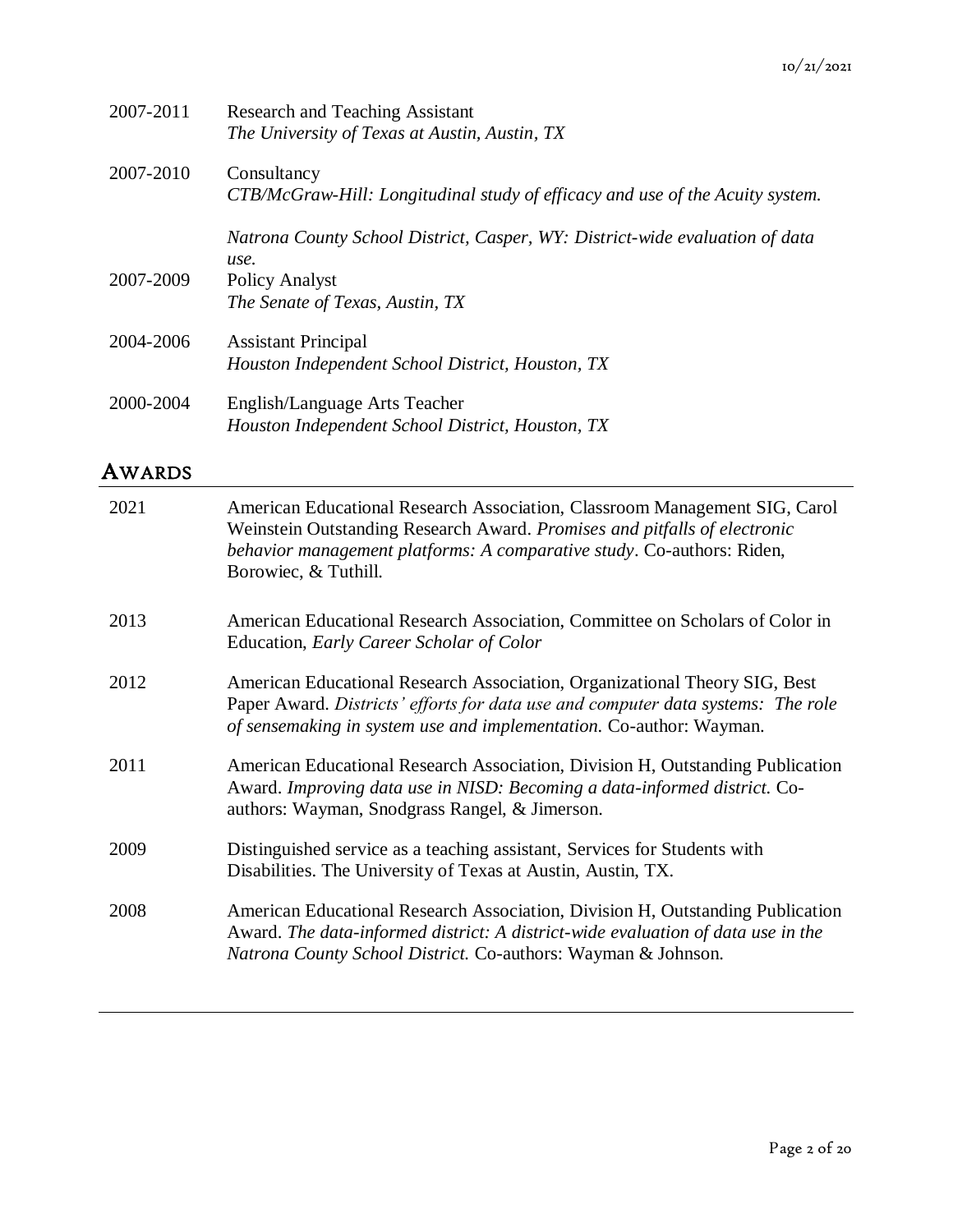# EDITORSHIPS

| $2017 -$<br>Present | Associate<br>Editor                   | Journal of Professional Capital and Community,                              |
|---------------------|---------------------------------------|-----------------------------------------------------------------------------|
| $2013 -$<br>Present | Assistant<br>Editor                   | Educational Policy: An Interdisciplinary Journal of Policy and<br>Practice  |
| 2015                | Article Editor AERA Open              |                                                                             |
| Boards              |                                       |                                                                             |
| $2020 -$<br>Present | Advisory<br>Board                     | <b>Center for Program Evaluation, University of Massachusetts</b><br>Lowell |
| $2017-$<br>Present  | Editorial<br>Advisory<br><b>Board</b> | Teachers College Record                                                     |
| $2013 - 2017$       | Editorial<br>Review<br><b>Board</b>   | Leadership and Policy in Schools                                            |

# PUBLICATIONS

# REFEREED JOURNAL ARTICLES

- Cho, V., Borowiec, K.<sup>\*</sup>, & Tuthill, K.F.<sup>\*</sup> (2021). Organizational problem solving and school discipline: Comparing the roles of schoolwide behavior management technologies. *Journal of Educational Administration,* 59(3), 302-317.<https://doi.org/10.1108/JEA-10-2020-0229>
- **Cho, V.**, Mansfield, K.C., & Claughton, J. \* (2020). The past and future technology in classroom management and school discipline: A systematic review. *Teaching and Teacher Education*, *90*.<https://doi.org/10.1016/j.tate.2020.103037>
- Greenhow, C., **Cho, V.**, Dennen, V., & Fishman, B. (2019). Education and social media: Research directions to guide a growing field. *Teachers College Record,* 121(14)*.*
- **Cho, V.**, Hamilton, E.R., & Tuthill, K. F. \* (2019). Troubles with transformative change: Faction analysis of a 1:1 Catholic school. *Journal of Educational Administration*. <https://doi.org/10.1108/JEA-05-2018-0089>
- Jimerson, J. B., **Cho, V.,** Scroggins, K. A., Balial, R., & Robinson, R. R. (2018). How and why teachers engage students with data. *Educational Studies*, *45*(6), 667–691. <https://doi.org/10.1080/03055698.2018.1509781>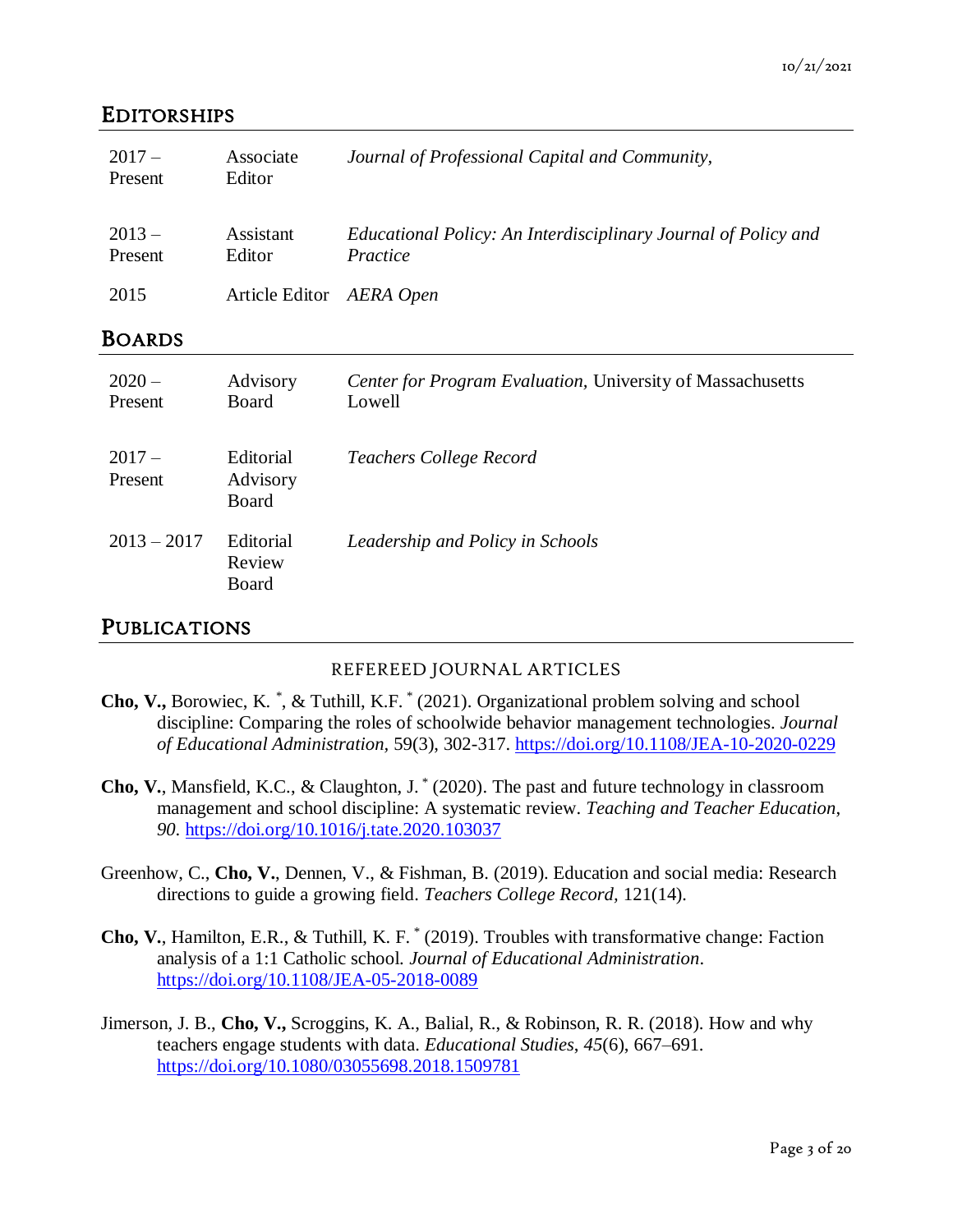- **Cho, V.** (2017). Vision, mission, and technology implementation: Going one-to-one in a Catholic school. *Journal of Catholic Education*, *20*(2), 177–198. <https://doi.org/10.15365/joce.2002082017>
- Wayman, J. C., Shaw, S., & **Cho, V.** (2017). Longitudinal effects of teacher use of computer data system on student achievement. *AERA Open*, *3*(1), 1–18. <https://doi.org/10.1177/2332858416685534>
- **Cho, V**., & Jimerson, J. B. (2017). Managing digital identity on Twitter: The case of school administrators. *Educational Management Administration & Leadership, 45*(5), 884–900. <https://doi.org/10.1177/1741143216659295>
- **Cho, V.,** & Snodgrass Rangel, V. (2016). The dynamic roots of school leaders' Twitter use: A structurational perspective on technology. *Journal of School Leadership, 26* (5), 837-864*.*
- Jimerson, J. B., **Cho, V.,** & Wayman, J. C. (2016). Student-involved data use: Teacher practices and considerations for professional learning. *Teaching and Teacher Education*, *60*, 413–424. <https://doi.org/10.1016/j.tate.2016.07.008>
- **Cho, V.** (2016). Administrators' professional learning via Twitter: The dissonance between beliefs and actions. *Journal of Educational Administration*, *54*(3), 340–356. <http://doi.org/10.1108/JEA-03-2015-0024>
- **Cho, V.** (2016). Organizational problem solving around digital distraction. *Journal of Professional Capital and Community*, 1(2), 145–158.<http://doi.org/10.1108/JPCC-11-2015-0009>
- **Cho, V.** & Littenberg-Tobias, J. \* (2016). Digital devices and teaching the whole student: Developing and validating an instrument to measure educators' attitudes and beliefs. *Educational Technology Research and Development*, 1–17. [http://doi.org/10.1007/s11423-](http://doi.org/10.1007/s11423-016-9441-x) [016-9441-x](http://doi.org/10.1007/s11423-016-9441-x)
- **Cho, V.**, & Wayman, J. C. (2015). Central office assumptions, strategies, and organization: Implementing computer data systems. *Journal of School Leadership, 25* (6), 1203-1236.
- **Cho, V.**, Jimerson, J. B., & Wayman, J. C. (2015). Data system implementation: A leader navigates people problems around technology and data use. *Journal of Cases in Educational Leadership*, *18*(2), 134–143.<http://doi.org/10.1177/1555458915584677>
- **Cho, V.**, & Wayman, J. C. (2014). Districts' efforts for data use and computer data systems: The role of sensemaking in system use and implementation. *Teachers College Record, 116* (2),  $1-45.$
- Cho, V., Ro, J.<sup>\*</sup>, Littenberg-Tobias, J.<sup>\*</sup> (2013). What Twitter will and will not do: Theorizing about teachers' online professional communities. *Learning Landscapes, 6* (2), 45–62. <http://hdl.handle.net/2345/bc-ir:104622>

<sup>\*</sup> Graduate student or former graduate student.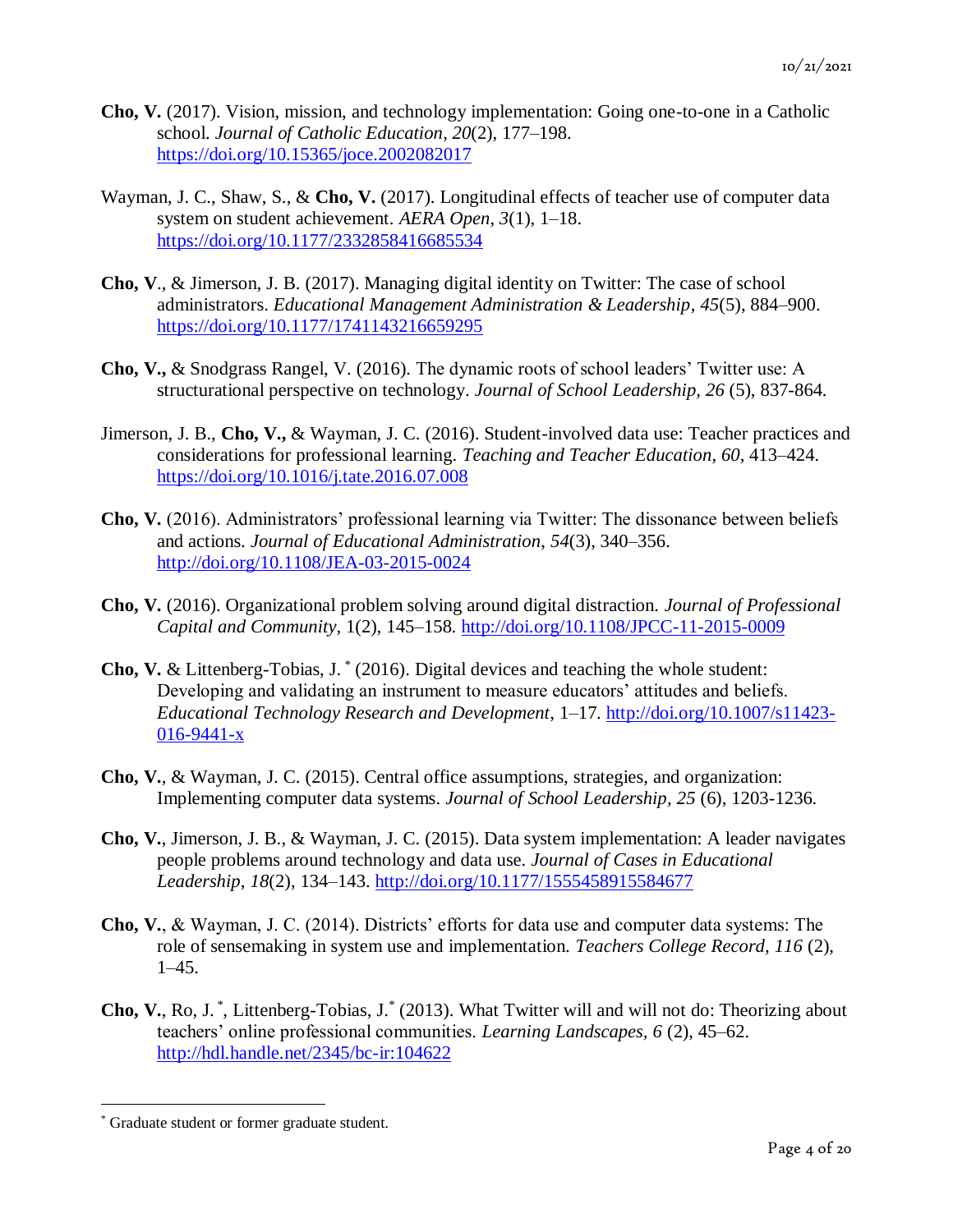- Wayman, J. C., Jimerson, J. B., & **Cho, V.** (2012). Organizational considerations in establishing the Data-Informed District. *School Effectiveness and School Improvement*, *23*(2), 159–178.
- Wayman, J. C., **Cho, V.**, Jimerson, J. B., & Spikes, D. D. (2012). District-wide effects of data use in the classroom. *Education Policy Analysis Archives, 20* (25), 28 pages. <http://hdl.handle.net/2345/bc-ir:104648>

#### BOOK

- Sergiovanni, T. J., Starratt, R., & **Cho, V.** (2013). *Supervision: A redefinition (9th ed.).* New York: McGraw-Hill.
	- *Note: Individually authored four chapters of new content:* Ch. 3: Issues around "data-driven" decision making in supervision; Ch. 4: Issues around cultural responsiveness; Ch. 8: Supervisors' perspectives on the assessment of student learning; and Ch. 12: Central office support for supervision*.*

#### BOOK CHAPTERS

- **Cho, V.** (2021). Ice cream for breakfast. In G. Theoharis, G. & R. J. Lowenhaupt (Eds.), *Pandemic Parenting: The Collision of School, Work, and Life at Home* (pp. 3-6)*.* Information Age.
- Richardson, J. W**.**, Sauers, N. J., **Cho, V.**, & Lingat, J. M. (2019). Push and pull on Twitter: How school leaders use microblogging for knowledge mobilization. In C. Brown & J. Malin (Eds.), *The Role of Knowledge Brokers in Education: Connecting the Dots Between Research and Practice* (pp. 27-39). Abingdon: Routledge.
- **Cho, V.,** Snodgrass Rangel, V. W., & Noble, A. \* (2019). The digital age: Exploring the relationship between technology and school organization. In C. James, S.D. Kruse, M. Connolly, J.H. Eddy Spicer (Eds.), *The SAGE International Handbook of School Organization* (pp. 524- 539). Thousand Oaks, CA: SAGE.
- Lowenhaupt, R., & **Cho, V.** (2015). A digital 1:1 initiative: Response 1. In L. Sadeghi & K. Callahan (Eds.), *Educational Leadership in Action: A Casebook for Aspiring Leaders* (pp. 129-130)*.* New York, NY: Taylor & Francis.
- Wayman, J. C., **Cho, V.**, Jimerson, J. B. & Snodgrass Rangel, V. W. (2015). A look into the workings of data use in a mid-sized district. In K. L. Sanzo, J. Scribner, & I. E. Sutherland (Eds.), *Leadership in small and mid-sized urban districts* (pp. 241-275)*.* Bingley: Emerald Insight.
- Farley-Ripple, E. N., & **Cho, V.** (2014). Depth of use: How district decision-makers did and did not engage with evidence. 1 In A. J. Bowers, A. R. Shoho, & B. G. Barnett (Eds.), *Using Data in*

<sup>&</sup>lt;sup>1</sup> Peer-reviewed; presents new research.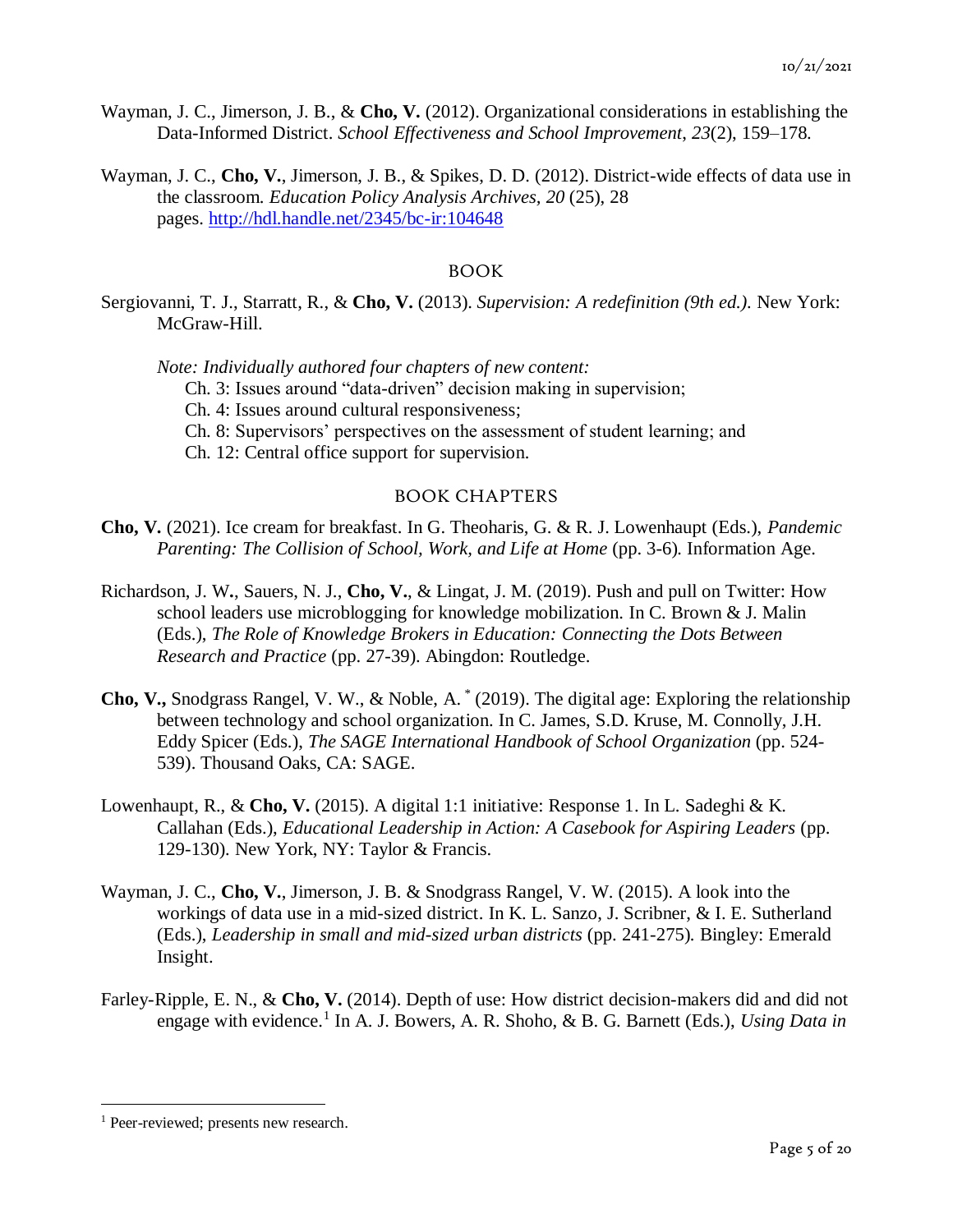*Schools to Inform Leadership and Decision Making* (pp. 229-252). Charlotte: Information Age.

- Wayman, J. C., **Cho, V.**, & Richards, M. P. (2010). Student data systems and their use for educational improvement. In P. Peterson, E. Baker, & B. McGraw (Eds.), *International Encyclopedia of Education* (Vol. 8, pp. 14-20). Oxford: Elsevier.
- Wayman, J. C., & **Cho, V.** (2008). Preparing educators to effectively use student data systems. In Kowalski, T. J., & Lasley, T. J. (Eds.). *Handbook on data-based decision making in education* (pp. 89-104). New York: Routledge.

#### PRACTITIONER PERIODICALS

- **Cho. V.,** Allwarden, A.\* , & Wayman, J. C. (2016). Shifting the focus to people. *Principal*, (March/April), 28–31.
- Cho, V., Turner, H.<sup>\*</sup>, & Steiner, A.<sup>\*</sup> (2016). Different continents, shared challenges: Europe and the United States in the digital era. *Educational Technology, 56*(2), 47-49.

#### UNDER REVIEW

**Cho, V.,** Borowiec, K. \* , Riden, B., & Irby, D. J. (Journal article). The social construction of discipline and technology in schools.

#### TECHNICAL REPORTS

- Wayman, J. C., Wilkerson, S. B., **Cho, V.**, Mandinach, E. B., & Supovitz, J. A. (2016). *Guide to using the Teacher Data Use Survey* (REL 2017–166). Washington, DC: U.S. Department of Education, Institute of Education Sciences, National Center for Education Evaluation and Regional Assistance, Regional Educational Laboratory Appalachia. Retrieved from http://ies.ed.gov/ncee/edlabs.
- Wayman, J. C., **Cho, V.**, Mandinach, E. B., Supovitz, J. A., & Wilkerson, S. B. (2016). *The Teacher Data Use Survey* (REL 2017–166)*.* Washington, DC: U.S. Department of Education, Institute of Education Sciences, National Center for Education Evaluation and Regional Assistance, Regional Educational Laboratory Appalachia. Retrieved from http://ies.ed.gov/ncee/edlabs.
- Wayman, J. C., Shaw, S. M., & **Cho, V.** (2011). *Second-year results from an efficacy study of the Acuity data system*. Austin: The University of Texas.
- Wayman, J. C., **Cho, V.**, Snodgrass Rangel, V. W., & Jimerson, J. B. (2010). *Improving data use in NISD: Becoming a data-informed district*. Austin: The University of Texas.
- Wayman, J. C., Jimerson, J. B., **Cho, V.**, & Snodgrass Rangel, V. W. (2010). *Improving data use in District Two: Becoming a data-informed district.* Austin: The University of Texas.

<sup>\*</sup> Graduate student or former graduate student.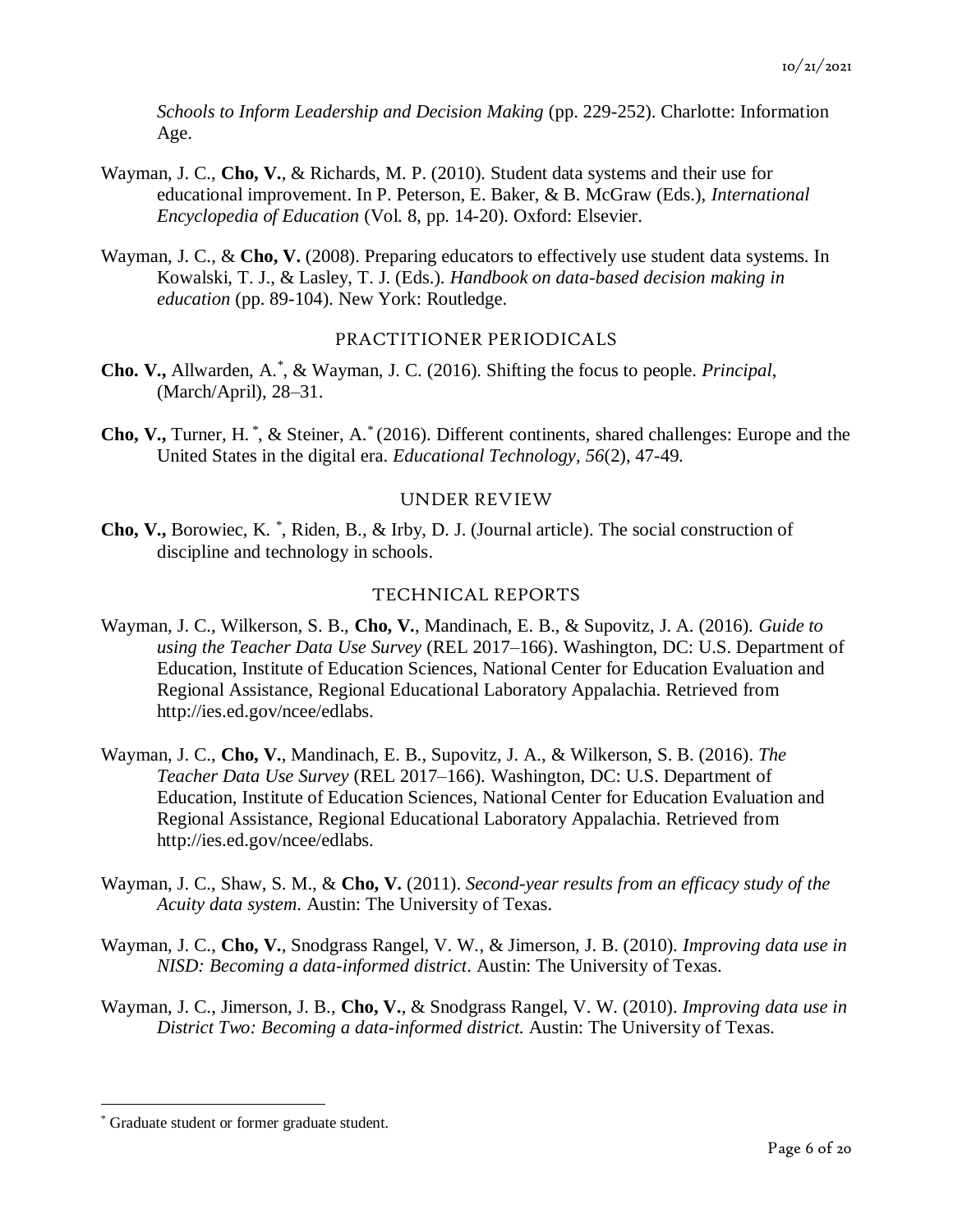- Wayman, J. C., Snodgrass Rangel, V. W., Jimerson, J. B., **Cho, V.**, (2010). *Improving data use in District Three: Becoming a data-informed district.* Austin: The University of Texas.
- Wayman, J. C., **Cho, V.**, & Shaw, S. M. (2009). *First-year results from an efficacy study of the Acuity data system*. Austin: The University of Texas.
- Wayman, J. C., **Cho, V.**, & Shaw, S. M. (2009). *Preliminary results from an efficacy study of the Acuity data system.* Austin: The University of Texas.
- Wayman, J. C., **Cho, V.**, & Johnston, M. T. (2007). *The data-informed district: A district-wide evaluation of data use in the Natrona County School District.* Austin: The University of Texas.

#### POLICY REPORTS

- **Cho, V.,** & Steiner, A. \* (2015). *Choices and challenges in the digital era: A look ahead.* Brussels: European Parliament.
- von Eschenbach, W., & **Cho, V.** (2008). *Senate Higher Education Subcommittee interim report to the 81st Texas Legislature.* Austin: The Senate of Texas.
- von Eschenbach, W., Whitaker, B., **Cho, V.**, Brown, J., Gonzales, R. (2008). *Senate Finance Higher Education Subcommittee interim report to the 81st Texas Legislature.* Austin: The Senate of Texas.

#### ACADEMIC BLOGS

- **Cho, V.** (2012-2018). *Datapulted* at [www.datapulted.com.](http://www.datapulted.com/) Blog informing practitioners about educational research about school leadership, technology, and data use.
- **Cho, V.** (2010, March). *What do bicycles and copiers have to do with student data systems?* at [www.quickanded.com.](http://www.quickanded.com/) Invited blog post for Education Sector, American Institutes for Research, regarding their report "Putting data into practice."

#### WORKS-IN-PROGRESS

**Cho, V.** (Book). New directions in classroom management and school discipline.

#### GRANTS

- Principal Investigator (2021). *Supporting Hybrid Flexible (Hi-Flex) instruction for doctoral students.* Exploratory Technology Grant (ETG), Boston College (\$2,988, funded).
- Principal Investigator (2020). *Rethinking equitable disciplinary practices in technology supported classrooms.* Research Expense Grant (REG), Boston College (\$1,965, funded)

<sup>\*</sup> Graduate student or former graduate student.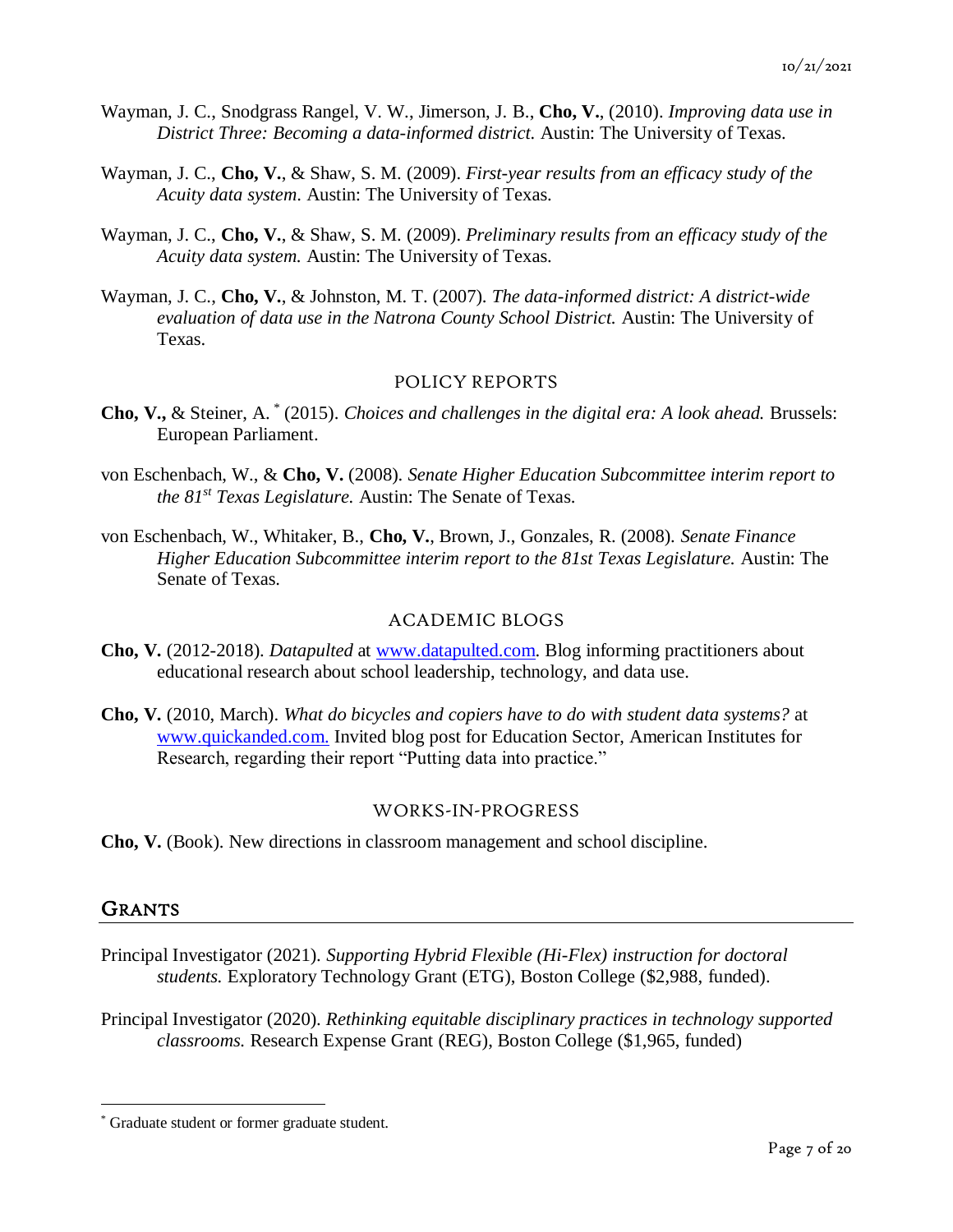- Principal Investigator (2020). *Exploring the new roles of technology in school discipline.* Spencer Small Research Grants on Education, Spencer Foundation (\$49,966, not funded).
- Principal Investigator (2020). *Leveraging technology to promote equitable school discipline.*  Collaborative Fellows Grant, Boston College (\$39,152, not funded).
- Principal Investigator (2019). *Classroom behavior management platforms: A comparative case study.* Research Expense Grant (REG), Boston College (\$965, funded).
- Principal Investigator (2018). *Exploring the use of video-based a synchronous discussion threads and student study groups.* Exploratory Technology Grant (ETG), Academic Technology Advisory Board (ATAB), Boston College (\$1000, funded).
- Co-Investigator (2019-2021). *CANLEAD: Strengthening school leaders' instructional leadership practices through developing teachers' abilities to integrate technology in support of student learning*. Supporting Effective Educator Development (SEED), U.S. Department of Education (\$7,039,899, not funded). PI: Sara Dexter. Other Co-Investigators: Scott McLeod, Nicholas Sauers, Jayson Richardson.
- Principal Investigator (2018). *Mapping the uses and effects of classroom behavior management technologies*. Ignite, Boston College (\$18,050, not funded).
- Co-Principal Investigator (2018-2022). *Exploring the social and technical factors affecting data system use and design: Indiana's INSITE initiative.* Institute of Education Sciences (\$1,396,880, not funded). PI: John H. Hitchcock. Co-PI: Mary Stewart.
- Principal Investigator (2017-2018). *Mapping the terrain of classroom behavior management technology (CBMT) use.* Research Expense Grant (REG), Boston College (\$1985, funded).
- Principal Investigator (2017-2018). *Preparing research on classroom management technologies.*  Collaborative Fellowship Grant, Boston College (\$10,100, funded).
- Co-Principal Investigator (2017-2019). *Collaborative Implementation of an Educational Data System in Elementary Schools: A Mixed-Methods Study in Indiana*. Institute of Education Sciences (\$701,739, not funded). PI: Mary Stewart. Co-PI: John H. Hitchcock.
- Principal Investigator (2016-2017). *Exploring the use and implementation of classroom behavior management technologies.* Research Incentive Grant (RIG), Boston College (\$14,682, funded).
- Principal Investigator (2015). *Analysis of social networks in a 1:1 school.* Research Expense Grant (REG), Boston College (\$1,994, funded).
- Principal Investigator (2015-2016). *The use of school climate data in cycles of inquiry.* The Spencer Foundation (\$49,657; not funded).
- Principal Investigator (2012). *Technologies for "Data-driven decision making" in Catholic schools.* Research Incentive Grant (RIG), Boston College (\$7,500; funded).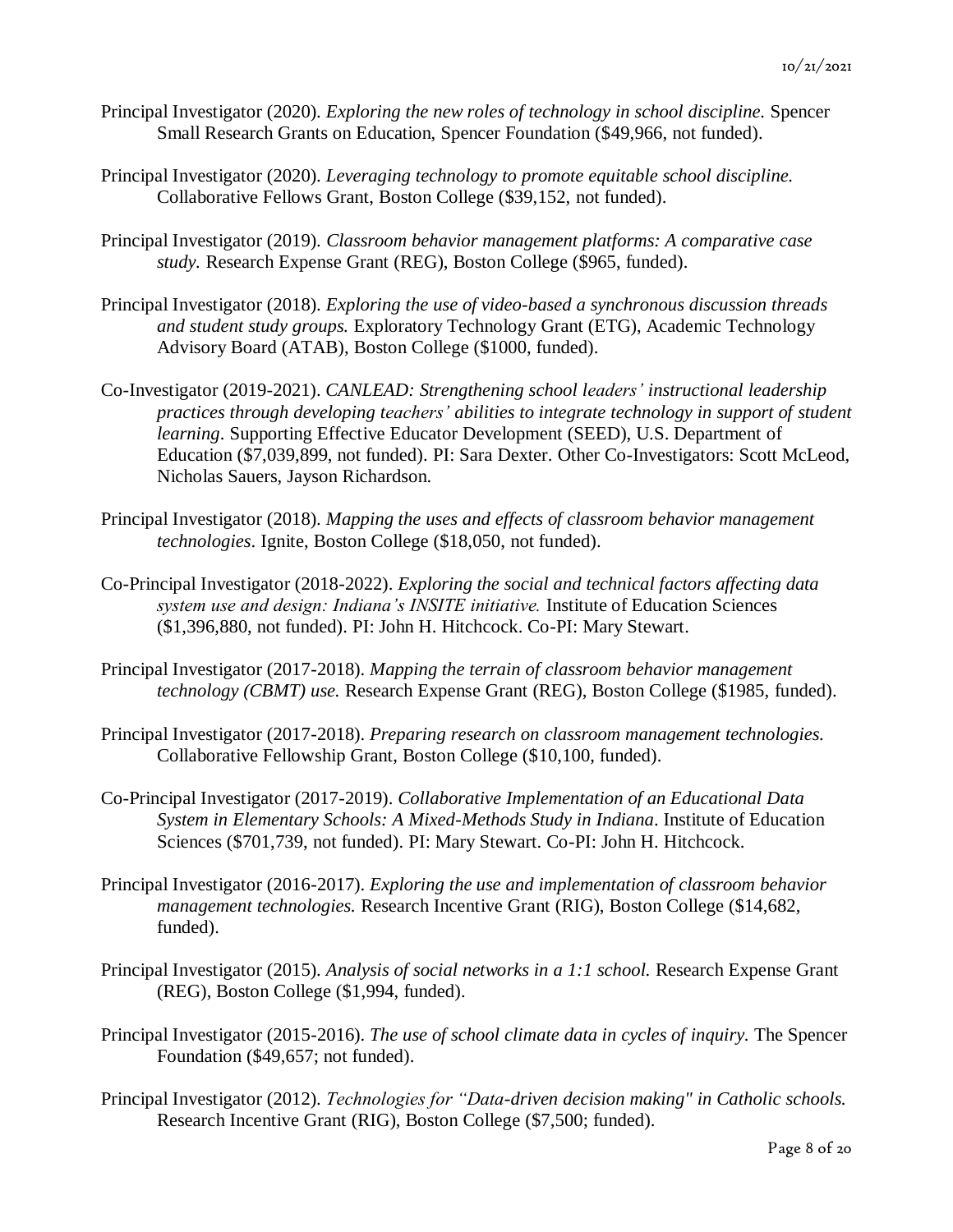- Principal Investigator (2012). *Social networks around technology and data use in Catholic Schools.* Research Expense Grant (REG), Boston College (\$2,000; funded).
- Research Assistant (2009-2011). *The data-informed district: Implementation and effects of a district-wide data initiative.* Jeffrey C. Wayman, Principal Investigator. The Spencer Foundation (\$495,396; funded).

## PRESENTATIONS

#### REFEREED CONFERENCES

- Borowiec, K., \* & **Cho, V.** (2020, November). The social construction of discipline and technology in schools. Paper presented at the 2020 Annual Convention for the University Council for Educational Administration (Virtual).
- **Cho, V.**, Riden, B. S., Tuthill, K. F. \* & Borowiec, K. \* (2020, April). When classroom management, technology, and institutional structures collide: The sociomateriality of electronic behavior management platforms. Paper at the Annual Meeting of the American Educational Research Association San Francisco, CA. (Conference Canceled)
- Richardson, J. W., Sauers, N. J., **Cho, V**., & Lingat, J. M. (2019, April). Push and pull on Twitter: How school leaders use microblogging for knowledge mobilization. Paper presented at the Annual Meeting of the American Educational Research Association, Toronto, Canada.
- Richardson, J. W., **Cho, V**., Sauers, N. J., & Lingat, J. M. (2019, January). Push and pull on Twitter: How school leaders use microblogging for knowledge mobilization. Paper presented at the meeting of Hawaiian International Conference on Education, Honolulu, HI.
- **Cho, V.**, Hamilton, E.R., & Tuthill, K.F. \* (2018, November). *Challenges with mission, vision, and change in a 1:1 school: A faction analysis.* Paper presented at the 2018 Annual Convention of the University Council for Educational Administration, Houston, TX.
- **Cho, V.**, Hamilton, E.R., & Tuthill, K.F. \* (2018, May). *Troubles with transformative change: Faction analysis of a 1:1 iPad initiative.* Paper presented at the 2018 Annual Meeting of the American Educational Research Association, New York, NY.
- Wayman, J. C., Wilkerson, S. B., **Cho, V.**, Mandinach, E. B., & Supovitz, J. A. (2017, May). *Helping administrators get data on how teachers use data: The Teacher Data Use Survey.* Paper presented at the 2017 Annual Meeting of the American Educational Research Association, San Antonio, TX.
- **Cho, V.** (2016, June). *Using data and technology to address inequities in education*. Presentation at the 2016 Diversity and Inclusion Summit, Boston College, Chestnut Hill, MA.
- Jimerson, J.B., **Cho, V.**, Wayman, J. (2016, April). *Professional learning for student-involved datause*. Paper presented at the 2016 Annual Meeting of the American Educational Research Association, Washington, D.C.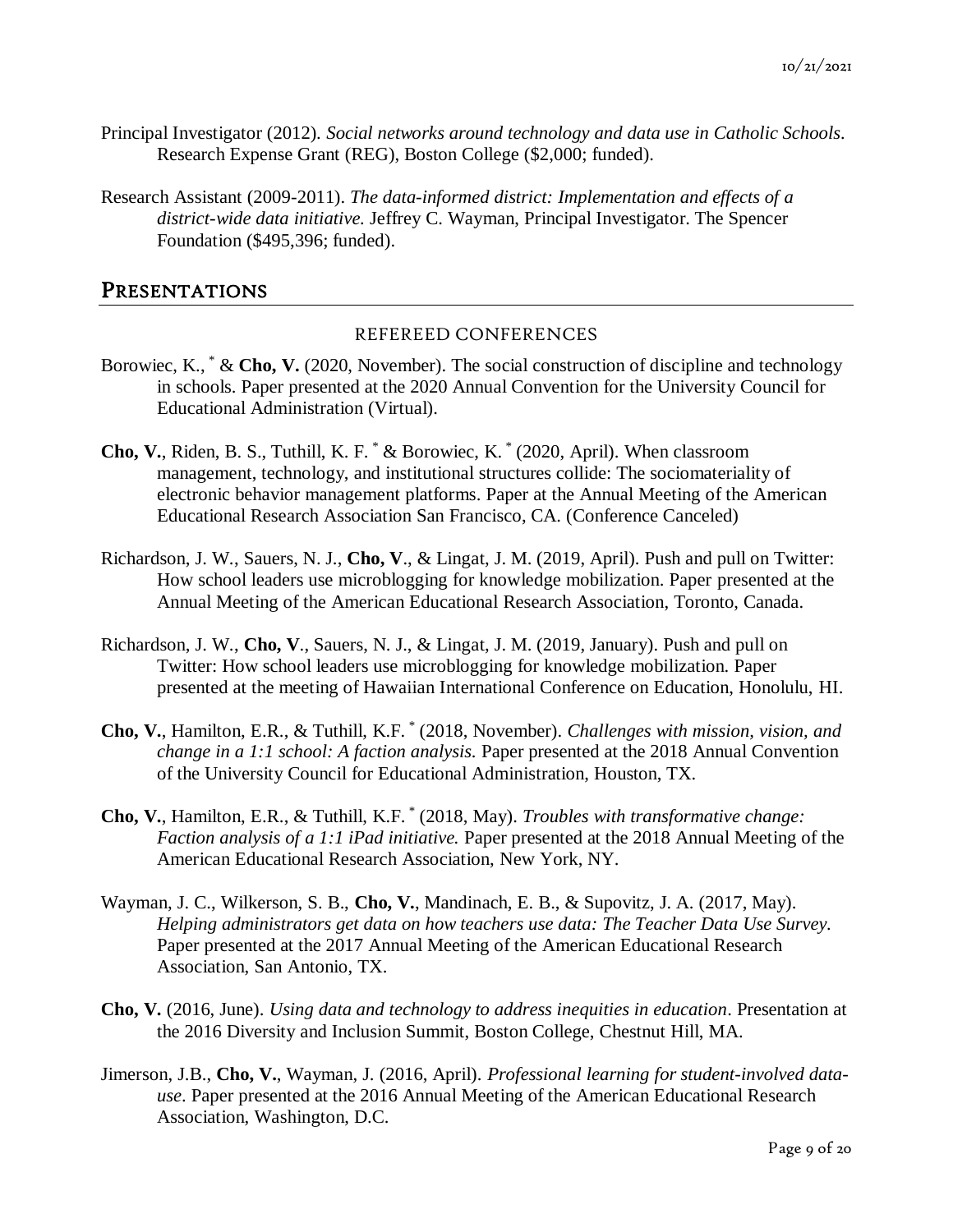- Jimerson, J.B., **Cho, V.**, Scroggins, K.A., Balial, R., Robinson, R. (2016, April). *Why and how teachers involve students with data*. Paper presented at the 2016 Annual Meeting of the American Educational Research Association, Washington, D.C.
- **Cho, V.**, & Jimerson, J. B. (2015, November). *The performance of professional identity online: The case of school leaders on Twitter.* Paper at the 2015 Annual Convention of the University Council for Educational Administration, San Diego, CA.
- Littenberg-Tobias, J.<sup>\*</sup>, Cho, V. (2015, March). *Digital devices and teaching the whole student: Developing and validating an instrument to measure educators' attitudes and beliefs*. Paper presented at the 2015 Annual Meeting of American Educational Research Association, Chicago, IL.
- **Cho, V.** & Littenberg-Tobias, J.\* (2014, March). *1:1 devices in Catholic schools: Challenges and implications.* Paper presented at the 2014 Annual Meeting of the American Educational Research Association, Philadelphia, PA.
- Farley-Ripple, E. N., & **Cho, V.** (2014, March). *Depth of use: How district decision-makers did and did not engage with evidence.* Paper presented at the 2014 Annual Meeting of the American Educational Research Association, Philadelphia, PA.
- Wayman, J. C. & **Cho, V.** (2014, March). *Realistic expectations in the data-informed district.* Paper presented at the 2014 Annual Meeting of the American Educational Research Association, Philadelphia, PA.
- **Cho, V.** (2013, November). *School administrators' use of Twitter for professional learning: A structurational perspective.* Paper presented at the 2013 Annual Convention of the University Council for Educational Administration, Indianapolis, IN.
- **Cho, V.** & Wayman, J. C. (2013, November). *District leadership for computer data systems: Technical, social, and organizational challenges in implementation.* Paper presented at the 2013 Annual Convention of the University Council for Educational Administration, Indianapolis, IN.
- **Cho, V.** (2012, November). *School administrators' use of Twitter: Benefits and challenges.* Paper presented at the 2012 Annual Convention of the University Council for Educational Administration, Denver, CO.
- Johnson, L., **Cho, V.**, Fortuna, J., Friedman, A., Crow, G., Hochbein, C., & Maxcy, B. (2012, November). *Developing the scholar in the scholarly practitioner: Building research capacity in Ed.D. programs.* Presentation at the 2012 Annual Convention of the University Council for Educational Administration, Denver, CO.

<sup>\*</sup> Graduate student or former graduate student.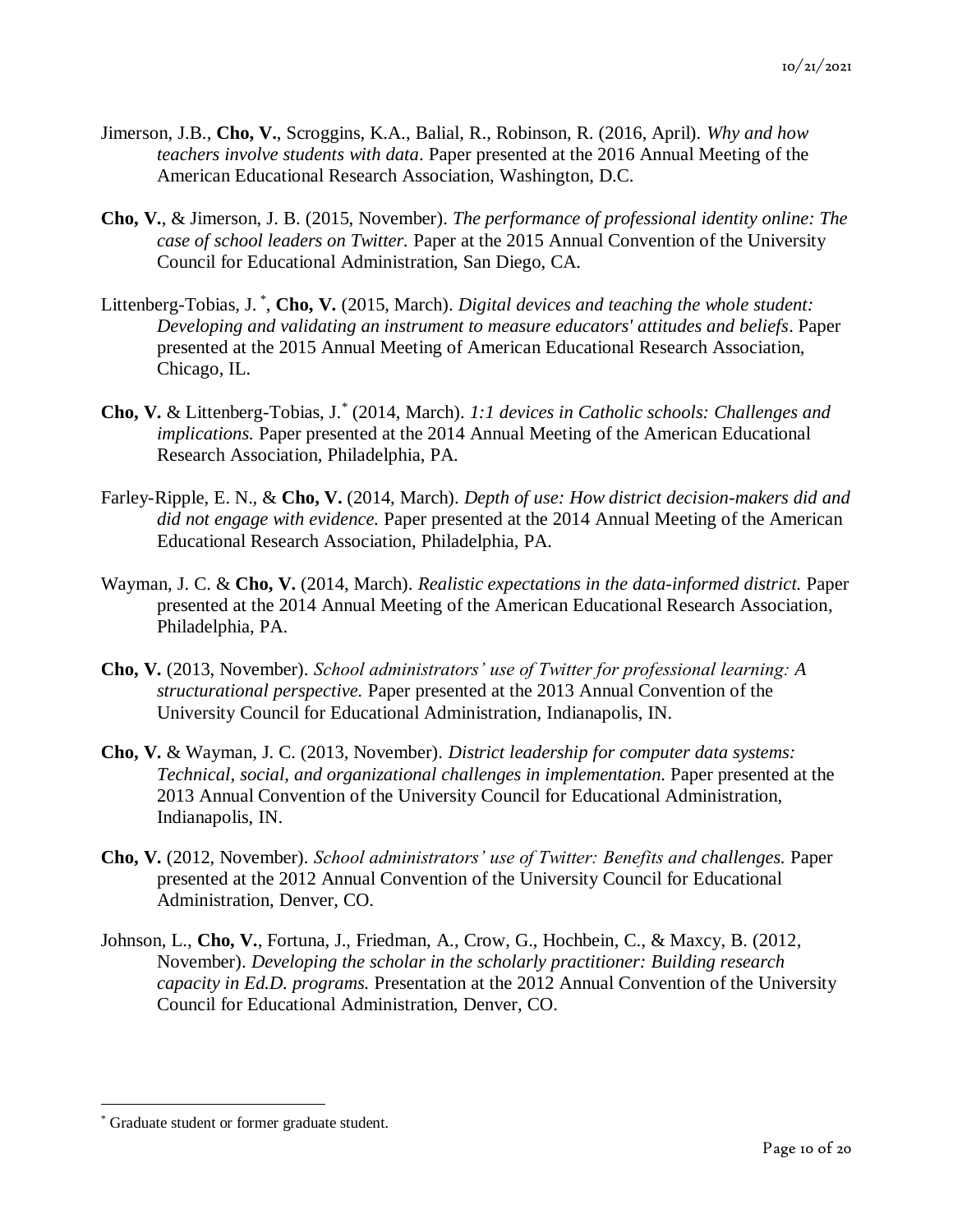- **Cho, V.**, & Wayman, J. C. (2012, November). *Issues confronting district administrators in computer data system implementation: Mapping the terrain.* Paper presented at the 2013 Annual Convention of the University Council for Educational Administration, Denver, CO.
- **Cho, V.**, & Wayman, J. C. (2012, April). *Districts' efforts for data use and computer data systems: The role of sensemaking in system use and implementation.* Paper presented at the 2012 Annual Meeting of the American Educational Research Association, Vancouver, British Columbia, Canada.
- **Cho, V.**, & Wayman, J. C. (2011, November). *Educational data use and computer data systems: Sensemaking and teachers' enactment of technologies for data-informed decision making.* Paper presented at the 2011 Annual Convention of the University Council for Educational Administration, Pittsburgh, PA.
- Wayman, J. C., Jimerson, J. B., & **Cho, V.** (2011, April). *Organizational considerations in educational data use.* Paper presented at the 2011 Annual Meeting of the American Educational Research Association, New Orleans, LA.
- Wayman, J. C., Shaw, S. M., & **Cho, V.**, & O'Reilly, J. (2011, April). *Does benchmark assessment make a difference for teaching and learning?* Paper presented at the 2011 Annual Meeting of the American Educational Research Association, New Orleans, LA.
- Wayman, J. C., Spikes, D., **Cho, V.**, & Jimerson, J. B. (2011, February). *Implementation and Use of Data Systems in the Data-Informed District.* Presentation at the 2011 National Center for Education Statistics Management Information Systems Conference, Austin, TX.
- **Cho, V.**, & Wayman, J. C. (2010, October). *Technology, organizational structure, and educator data use.* Paper at the 2010 Annual Convention of the University Council for Educational Administration, New Orleans, LA.
- Wayman, J. C., Jimerson, J. B., & **Cho, V.** (2010, October). *District policies for the effective use of student data*. Paper at the 2010 Annual Convention of the University Council for Educational Administration, New Orleans, LA.
- Wayman, J. C., **Cho, V.**, Jimerson, J. B., Snodgrass Rangel, V. W. (2010, May). *The data-informed district: A systemic approach to educational data use.* Paper presented at the 2010 Annual Meeting of the American Educational Research Association, Denver, CO.
- Wayman, J. C., Shaw, S. M., & **Cho, V.** (2009, December). *First-year results from an efficacy study of the Acuity data system.* Paper presented at the 24<sup>th</sup> Annual Texas Assessment Conference, Austin TX.
- Wayman, J. C., **Cho, V.**, & Shaw, S. M. (2009, November). *Can teachers use an interim assessment system to help students learn?* Paper presented at the 2009 Annual Convention of the University Council for Educational Administration, Anaheim, CA.
- Wayman, J. C., Shaw, S. M., & **Cho, V.** (2009, June). *A longitudinal study of the effects of a student assessment system*. Paper presented at the 2009 Council of Chief State School Officers' National Conference on Student Assessment, Los Angeles, CA.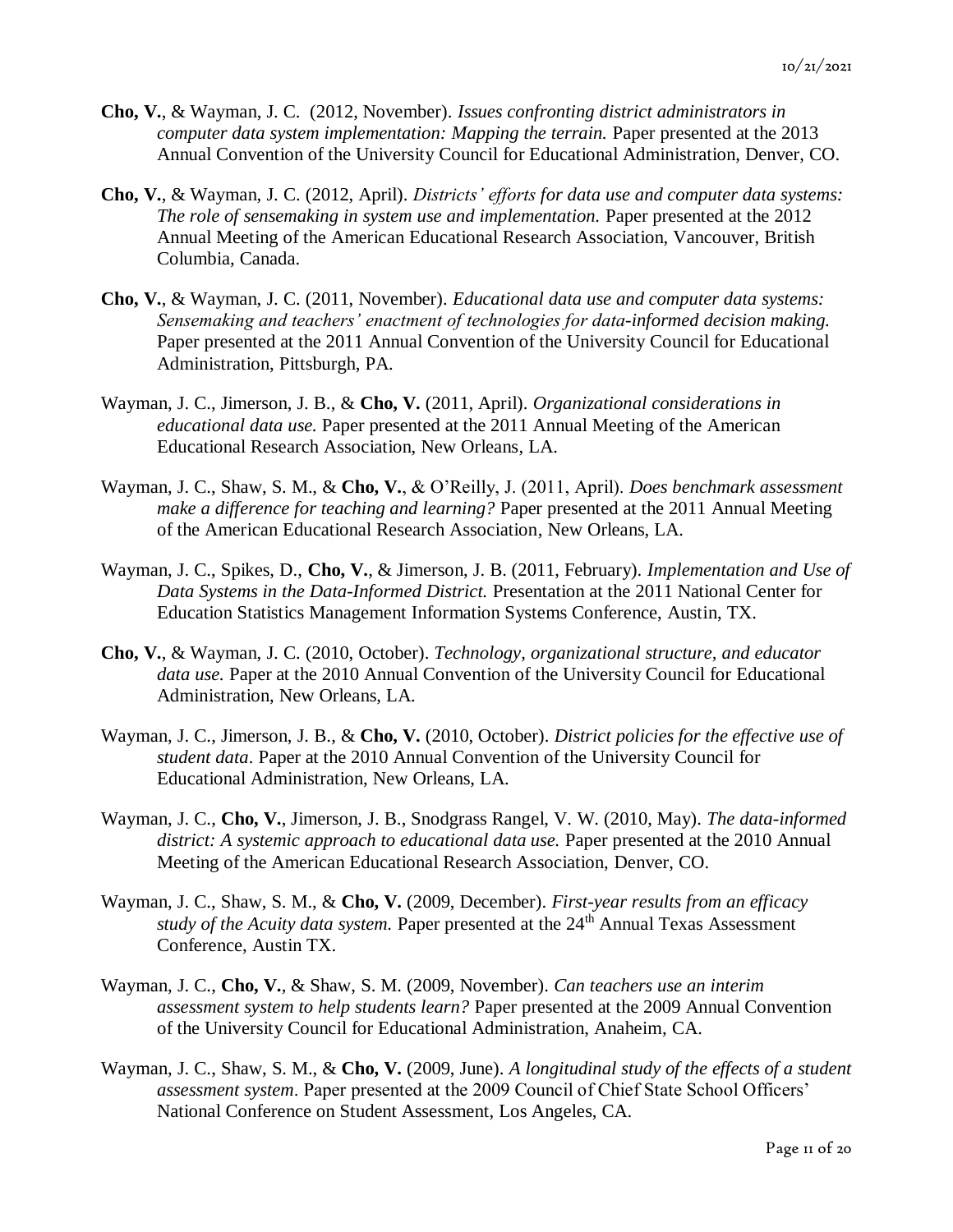- **Cho, V.**, & Wayman, J. C. (2009, April). *Knowledge management and educational data use.* Paper presented at the 2009 Annual Meeting of the American Educational Research Association, San Diego, CA.
- **Cho, V.** (2009, February). *Knowledge management and educational data use.* Center for Health and Social Policy, The University of Texas at Austin, Austin, TX.
- Wayman, J. C., **Cho, V.**, & Johnston, M. T. (2008, November). *One year later: Effects of a districtwide evaluation of data use.* Paper presented at the 2008 Annual Convention of the University Council for Educational Administration, Orlando, FL.
- **Cho, V.**, & Wayman, J. C. (2008, March). *Results from a district-wide evaluation of data use: Computer systems and district supports.* Paper presented at the 2008 Annual Meeting of the American Educational Research Association, New York, NY.
- Wayman, J. C., Johnston, M. T., & **Cho, V.** (2008, March). *Recommendations resulting from a district-wide evaluation of data use.* Paper presented at the 2008 Annual Meeting of the American Educational Research Association, New York, NY.
- **Cho, V.**, & Richey, J. S. (2004, March). *Reading and writing workshop for English language learners.* Workshop presented at the 2004 Convention of Teachers of English to Speakers of Other Languages, Long Beach, CA.
- **Cho, V.**, & Newell, S. (2004, February). *A multicultural classroom: A world of writers*. Workshop presented at the 2004 Annual Conference of the National Association for Bilingual Education, Albuquerque, NM.

#### INVITED SPEAKING ENGAGEMENTS

- Lopez, G. R., Richardson, J., Ryan, J., & **Cho, V.** (2019, April 5). *Division A Early Career Scholar Seminar Journal Editor Panel.* Panel member at the Annual Meeting of the American Educational Research Association, Toronto, Canada.
- **Cho, V.**, Crow, R., Firestone, W., Mertler, C., Prossner, S., Watson, J., & Wilson, J. (2018, June 14). *Do different designs for the dissertation in practice meet the same end?* Panel member at the Carnegie Project on the Education Doctorate (CPED) 2018 June Convening, Tallahassee, FL.
- Young, M. D., & **Cho, V.** (2016, May 2). *Preparing principals for leadership.* Presentation at the 69th Education Writers Association National Seminar, Boston, MA.
- **Cho, V.** (2016, April 2). *Educating the whole child: Where is the future taking us?* Keynote address at the 4th Annual Leadership Symposium, St. John's University, New York, NY.
- **Cho, V.** (2016, February 24). *Educating the whole child in the digital age.* Presentation at CSTEEP, Lynch School of Education, Boston College.
- **Cho, V.** (2015, May 4). *Choices and challenges in the digital era: A look ahead.* Research briefing at European Parliament, Brussels, Belgium.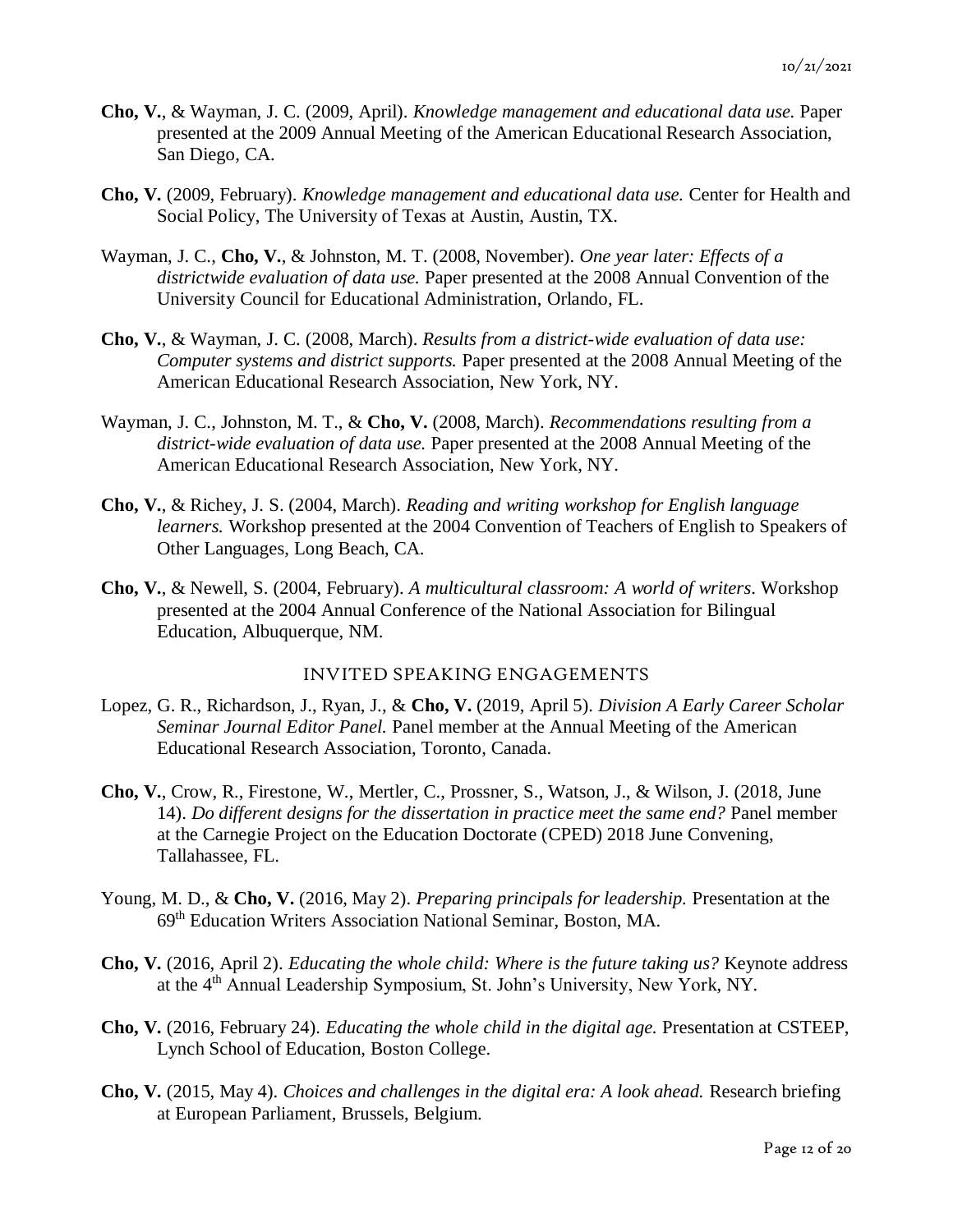- **Cho, V.** (2015, April 2). *Helping teachers do what they know: Challenges in supporting data use.* Keynote address at Rennie Center for Educational Research and Policy, Boston, MA.
- **Cho, V.** (2014, March 19). *It's harder than they think: Technology hype and its implications for school leadership.* Presented at Junior Scholars in Conversation, Boston College, Chestnut Hill, MA.
- **Cho, V.** (2013, October 13). *Technology and social media in education*. Interviewed by EdTech Google+ Community, School Technology and Leadership Program, University of Kentucky, Lexington, KY.<https://plus.google.com/111583155325640141119/posts/FFZxAWK1eqa>
- **Cho, V.** (2010, November 13). *Becoming better consumers of data: Advice to aspiring principals about understanding statistics*. Presented at Administration of Individual Schools and Internship Course, Principalship Program, The University of Texas at Austin, Austin, TX.

#### MEDIA APPEARANCES

- Quoted in: Trevon Milliard (2016, July 15). Wanted: High-quality principal training. *The Educated Reporter.*
- Quoted in: David Smiley (2013, June 19). Miami-Dade to ensure that every student has digital device by 2015. *Miami Herald.*
- Quoted in: Nathan Bernier (2013, January 10). The Texas school district where every student gets an iPad. *KUT News, NPR-Austin*.

# **SERVICE**

#### INTERNATIONAL

Center for Education Policy Research at Harvard University

- Faculty Advisor, *Strategic Data Project*, 2017-2018
- Faculty Advisor, *Strategic Data Project*, 2020-2021

United Kingdom Department for Education

 Invited meeting with Her Majesty's Consul General and the Permanent Secretary for Education to discuss technology and educational data use, 2015

#### NATIONAL

#### American Educational Research Association

- Program Co-Chair, *Division A*, 2019-2020
- Mentor, *Division A Early Career Scholars,* 2019
- Treasurer, *Data-Driven Decision Making in Education SIG,* 2019-present
- Program Chair, *Division A (Section 2),* 2018
- Chair and discussant, *Virtual social networks and social media: Shaping teaching, learning, and policy discourse,* 2017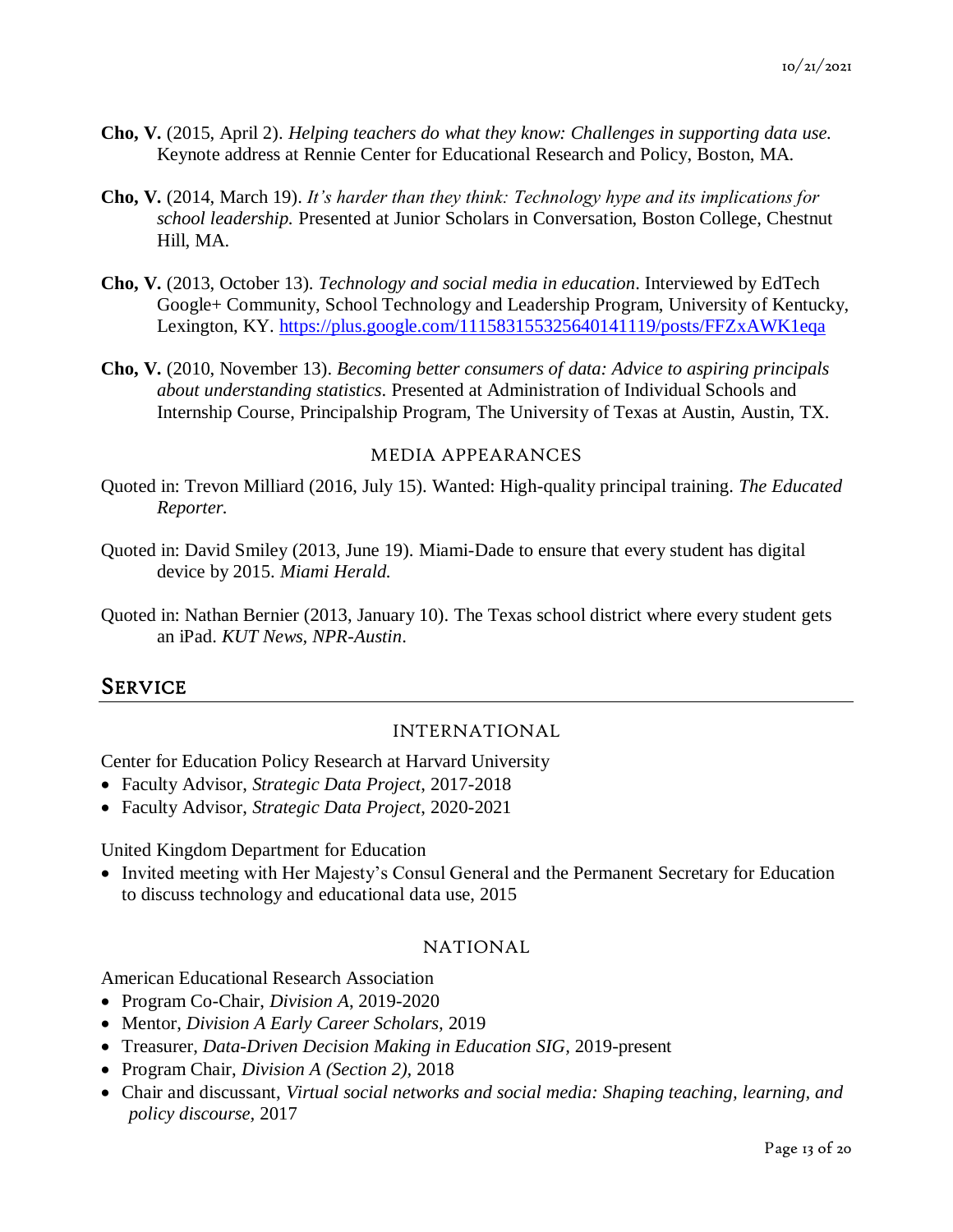- Discussant, *Organizational theory: Changes and challenges*, 2017
- Chair, *Leading educational innovation across sectors*, 2017
- Program Chair, *Division A (Section 2),* 2014
- Collaborative Learning Chair, *Organizational Theory SIG,* 2014
- Chair, *Guiding leaders' thinking: Navigating school reform using theories of complexity*, 2013
- Division H, Web Committee, 2010-2011

REL Appalachia, funded by the Institute of Education Sciences (IES)

Technical Working Group member, *Data Use Survey Development*, 2014.

University Council for Educational Administration

- Mentor, *Jackson Scholars Alumni Network*, 2017-present
- Panelist, *UCEA coffee: Re-imagining internet, community, and change*, 2013
- Mentor, *Graduate Student Summit*, 2012
- Chair and discussant, *Data and technology: Improvement and leadership skills*, 2011

UCEA Center for the Advanced Study of Technology Leadership in Education, University of Kentucky

Dissertation Critical Friends Panel, *School Technology Leadership Week*, 2013

Education Sector, Washington, DC

• Convened with representatives from research, policy, practice, and philanthropy regarding the future of state and district data systems, 2009

#### UNIVERSITY

Academic Technology Advisory Board (ATAB), Boston College

- Member, *Learning Analytics Working Group*, 2017-2018
- Member, *Hybrid Course Development Cohort*, 2016-2017

Campus Ministry, Boston College

- Invited Speaker, *Connections*, 2020
- Spiritual Director, 2021-2022

Center for Teaching Excellence, Boston College

Invited Speaker, *New Faculty Orientation*, 2021

Boston College Zen Meditation Group, Boston College

• Coordinator, 2017-2020

Instructional Design + eTeaching Services (IDeS), Boston College

Member, *Teaching with New Media (TWIN) Award Committee*, 2014

Community Research Seminar, Boston College

• Faculty advisor, Spring 2013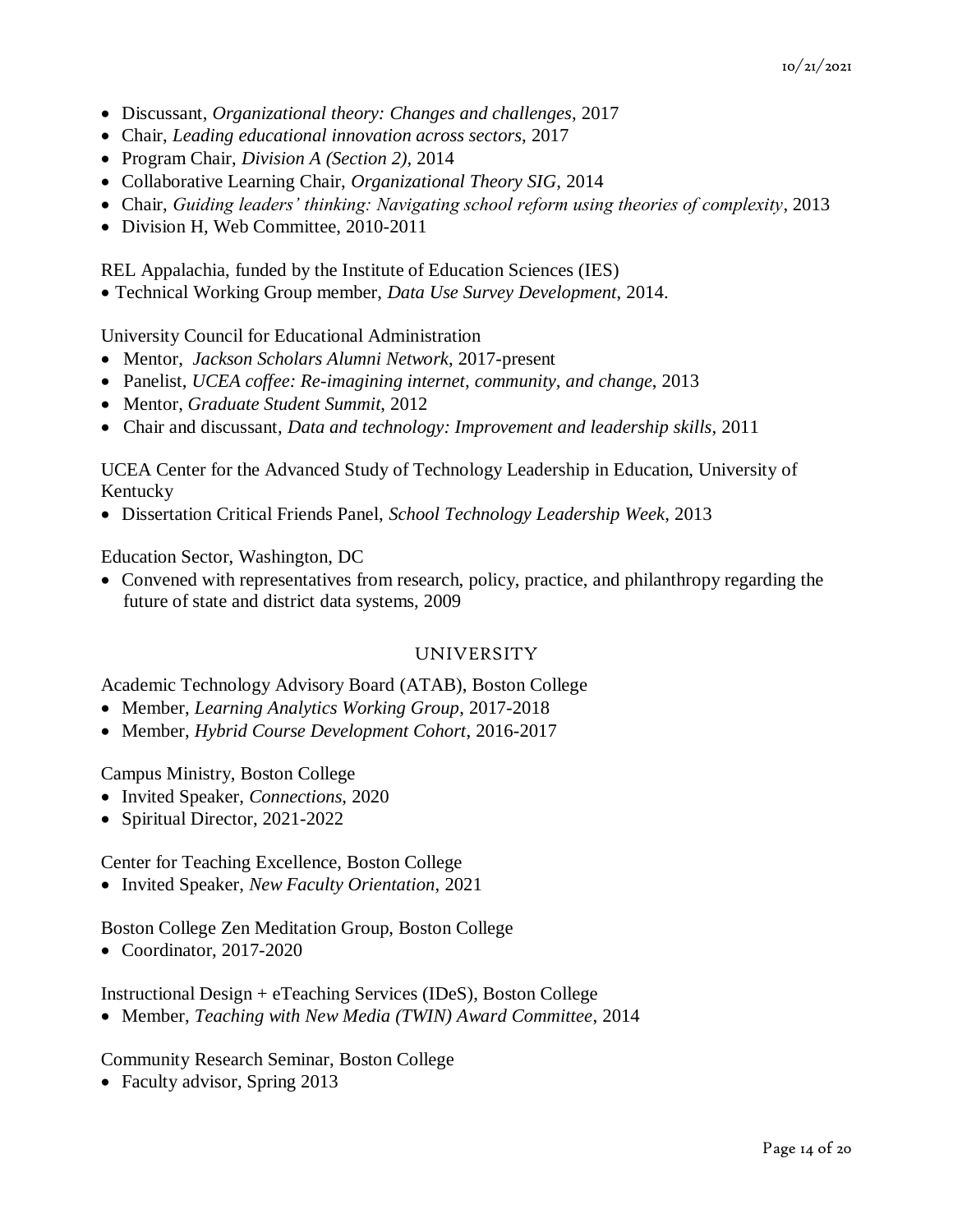Lynch Leadership Academy, Boston College

Member, *Advisory Committee,* 2013-2018

Shaw Leadership Program, Boston College

- Faculty judge, *Yearlong Servant Project Presentations*, 2013
- Guest speaker, *Shaw Leadership Summit*, 2012

Center for Student Formation, Boston College

• Faculty mentor (i.e. "sweep"),  $2012 \& 2015$ 

# LYNCH SCHOOL OF EDUCATION

- Member, *Awards Committee*, 2019-2021
- Chair of Faculty Search Committee, *Educational Leadership and Higher Education*, 2017
- ELHE Team Leader, *Walk Across Campus (WAC)*, 2017-2018
- Faculty Search Committee, *Educational Leadership and Higher Education*, 2016
- Faculty Program Coordinator, *Specialization in Assessment Literacy & Data Use*, 2015-2017
- Member, *Committee on Technology*, 2013-Present
- Member, *Educational Policy Council (EPC)*, 2014-2016
- Faculty judge, *Graduate Student Research Forum*, 2012

### COMMUNITY SERVICE

Persons of Color Zen Sitting Group, Greater Boston Zen Center, Cambridge, MA

 Organized monthly Zen meditation sessions for persons of color, including Buddhist liturgy and discussion. 2020-present

Boston College Read Aloud Program, Thomas A. Edison K8 School, Brighton, MA

 Monthly read aloud for Students with Limited or Interrupted Formal Education (SLIFE) in grades 3-5. 2018-2019

Compañeros en Lectura, Austin Partners in Education, Austin, TX

Volunteered as reading coach for second grade English Language Learners, 2006

Trip Back East, Deady Middle School, Houston, TX

• Managed project to bring outstanding  $7<sup>th</sup>$  graders on visits to prestigious universities in New York City; raised approximately \$25,000. 2005

Summerbridge/Breakthrough Collaborative, Houston, TX

Served as Dean of Faculty and mentor for aspiring teachers working with at-risk youth, 2001

Baylor College of Medicine, Houston, TX

Facilitated weekly peer counseling and support groups for at-risk students, 2000

#### REVIEWING ACTIVITIES

Journals (Ad hoc Reviewer)

*American Educational Research Journal*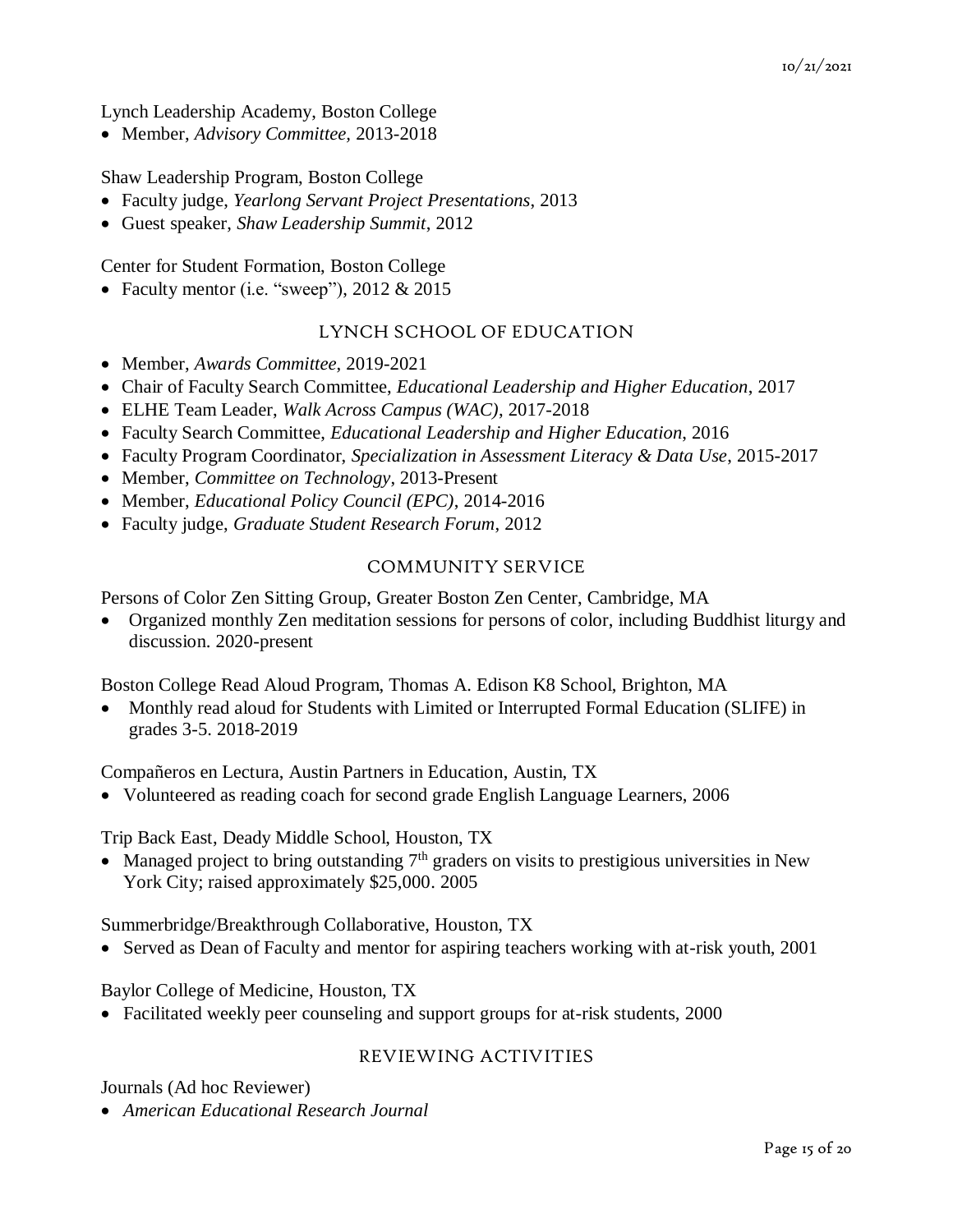- *Educational Administration Quarterly*
- *Educational Policy*
- *International Journal of Education in Mathematics, Science and Technology*
- *Frontiers in Education*
- *Journal of Educational Administration*
- *Journal of Organizational Theory in Education*
- *Journal of Professional Capital and Community*
- *Journal of Research on Leadership Education*
- *Leadership and Policy in Schools*
- *School Effectiveness and School Improvement*
- *Studies in Educational Evaluation*
- *Teachers College Record*
- *Teaching and Teacher Education*

#### Reports

- Institute of Education Sciences (IES), *Profile of State Data Capacity in 2017-18: Statewide Longitudinal Data Systems (SLDS) Survey Descriptive Statistics.*
- Institute of Education Sciences (IES), *Statewide Longitudinal Data Systems (SLDS) Survey Analysis.*

Grant Panels

- Institute of Education Sciences (IES), Transformative Research One, 2021
- Institute of Education Sciences (IES), Unsolicited Grants, 2021
- Institute of Education Sciences (IES), Statewide Longitudinal Data Systems (SLDS), 2020
- National Science Foundation (NSF), Big Data, 2016
- Texas Education Agency, Texas Educator Excellence Grant (TEEG), 2007

**Conferences** 

- American Educational Research Association, Divisions A (Administration, Leadership, and Organizations) & H (Research, Evaluation, & Assessment in Schools), Chaos & Complexity Theory SIG, Organizational Theory SIG, Technology as an Agent of Change in Teaching and Learning SIG, 2007 – Present
- University Council for Educational Administration, 2007 Present

Chapter

 In A. J. Daly & K. Finnigan (Eds.), *Thinking Systematically: Improving Districts Under Pressure.* Washington, DC: American Educational Research Association.

# TEACHING

#### FACE-TO-FACE GRADUATE COURSES (Boston College)

- ELHE 8820 Research Design I
- ELHE 8821 Research Design II
- ELHE 8823 Research Design III
- ELHE 7726 Organizational Theory and Learning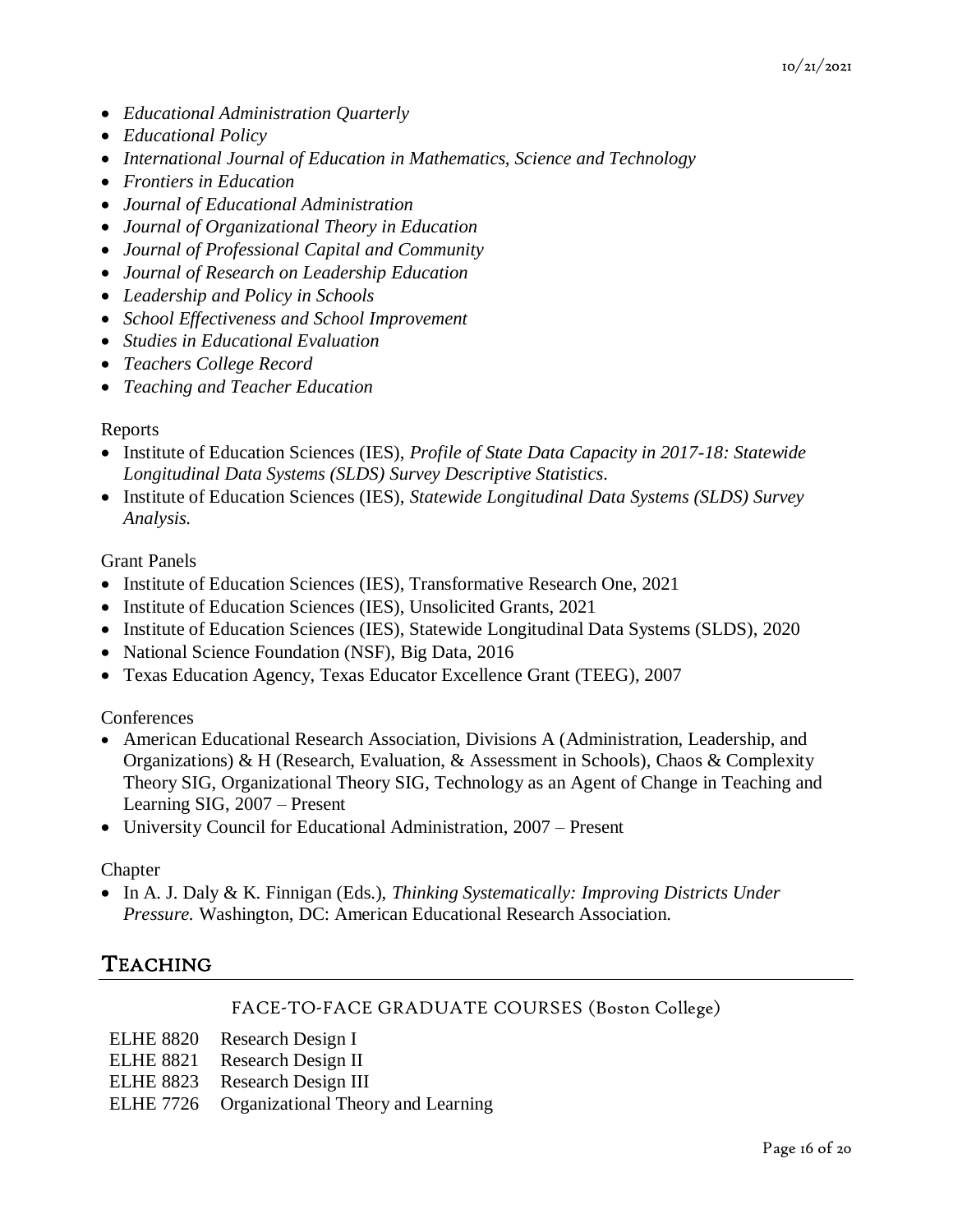- ELHE 7711 Using Data and Evidence for School Improvement
- ELHE 7952 Practicum in Principalship
- ED 823 Research Design III
- ED 451 Managing Resources: Human, Financial, & Facilities
- ED 953 District-level Instructional Leadership
- ED 617 Leadership at the School Level
- ED 829 Design of Research
- ED 626 Reflective Seminar in Educational Administration
- ED 656 Administration of Local School Systems: Qualitative Data Analysis

### ONLINE GRADUATE COURSES (Boston College)

- ELHE 7726 Organizational Theory and Learning
- ELHE 7711 Using Data and Evidence for School Improvement

# TEACHING ASSISTANT of GRADUATE COURSES (The University of Texas at Austin)

- EDA 383 Data-Based Decision Making for Principals
- EDA 383 Data-Based Decision Making for Superintendents
- EDA 395 Policy Issues in Data-Based Decision Making
- EDA 381 Quantitative Research Design and Analysis
- EDA 383 Advanced Quantitative Research and Analysis

### Ed.D. DISSERTATIONS-in-PRACTICE CHAIRED

| Michael A. Caira, Educational Leadership                                           | Graduated 2018 |
|------------------------------------------------------------------------------------|----------------|
| The role of leadership in social-emotional learning implementation: One district's |                |
| approach to professional development                                               |                |
|                                                                                    |                |

| Sarah J. Hardy, Educational Leadership                                                                                                        | Graduated 2018 |
|-----------------------------------------------------------------------------------------------------------------------------------------------|----------------|
| The role of leadership in social-emotional learning implementation: Making sense of<br>social-emotional learning initiatives                  |                |
| Donna M. McGarrigle                                                                                                                           | Graduated 2018 |
| The role of leadership in social-emotional learning implementation: Principal and<br>counselor practices to support social-emotional learning |                |

#### Deborah Langlois Graduated 2018

*The role of leadership in social-emotional learning implementation: Leadership and classroom environment*

Peter Botelho, Educational Leadership Graduated 2016 *How district leaders craft policy coherence in improving achievement and equity*

Peter J. Cushing, Educational Leadership Graduated 2016 *How district leadership builds capacity to improve achievement and advance equity*

Cathy Lawson, Educational Leadership Graduated 2016 *How district leaders generate the will to improve achievement and advance equity*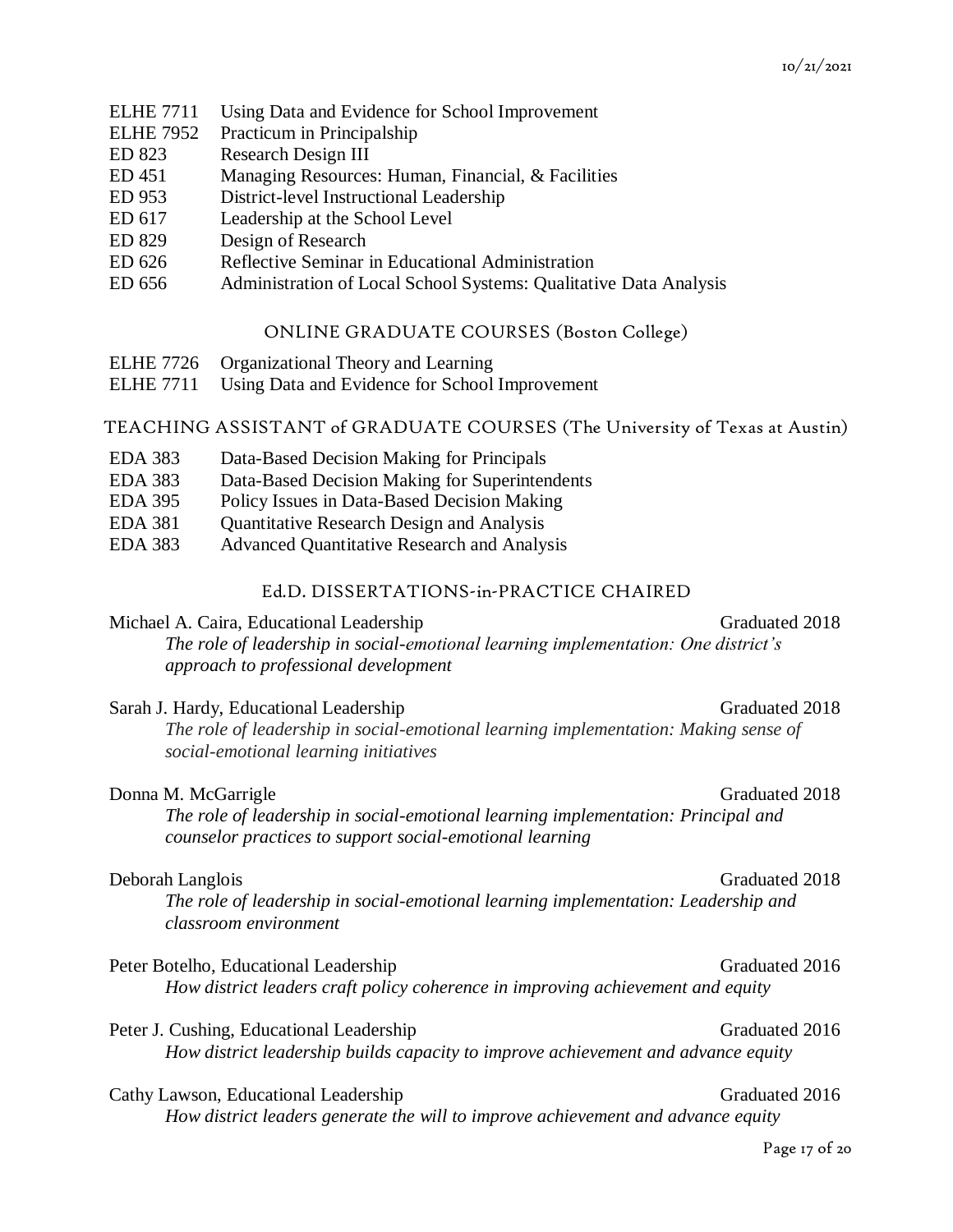| Lindsa McIntyre, Educational Leadership<br>How district leaders maintain and equity focus to improve achievement and advance<br>equity                                                          | Graduated 2016 |
|-------------------------------------------------------------------------------------------------------------------------------------------------------------------------------------------------|----------------|
| Zachary J. McLaughlin, Educational Leadership<br>Managing district culture: District leaders' role in reshaping district culture                                                                | Graduated 2016 |
| Erik P. Arnold, Educational Leadership<br>Framing innovation: The impact of the superintendent's technology infrastructure<br>decisions on the acceptance of large-scale technology initiatives | Graduated 2014 |
| Peter D. Cohen, Educational Leadership<br>Framing innovation: The impact of the superintendent's attitudes and use of technology<br>on the acceptance of large-scale technology initiatives     | Graduated 2014 |
| Gina E. Flanagan, Educational Leadership<br>Framing innovation: Does an instructional vision help superintendents gain acceptance<br>for a large-scale technology initiative?                   | Graduated 2014 |
| Anna P. Nolin, Educational Leadership<br>Framing innovation: Do professional learning communities influenced acceptance of<br>large-scale technology initiatives?                               | Graduated 2014 |
| Henry J. Turner, Educational Leadership<br>Framing innovation: The role of distributed leadership in gaining acceptance of large-<br>scale technology initiatives                               | Graduated 2014 |

# Ph.D. DISSERTATION COMMITTEE MEMBER

Alexandra Lamb, Educational Leadership (University of Connecticut ) In Progress *The Logics of Educational Technology: An Investigation of How Institutional Logics Are Used by Educational Leaders to Foster Educational Change via 1:1 Technology*

Todd Hurst, School Technology Leadership (University of Kentucky) Graduated 2017 *The superintendent's feed: An analysis of superintendents' engagement in political discourse on Twitter*

Beth Morton, Educational Research, Measurement, and Evaluation Graduated 2016 *The effect of a data-based instructional program on teacher practices: The roles of school culture, instructional leadership, and teacher characteristics*

Joshua Littenberg-Tobias, Educational Research, Measurement, and Evaluation Graduated 2014

*Teaching citizens: Exploring the relationships between teacher professional learning, interactive civics, and student achievement on NAEP Civics*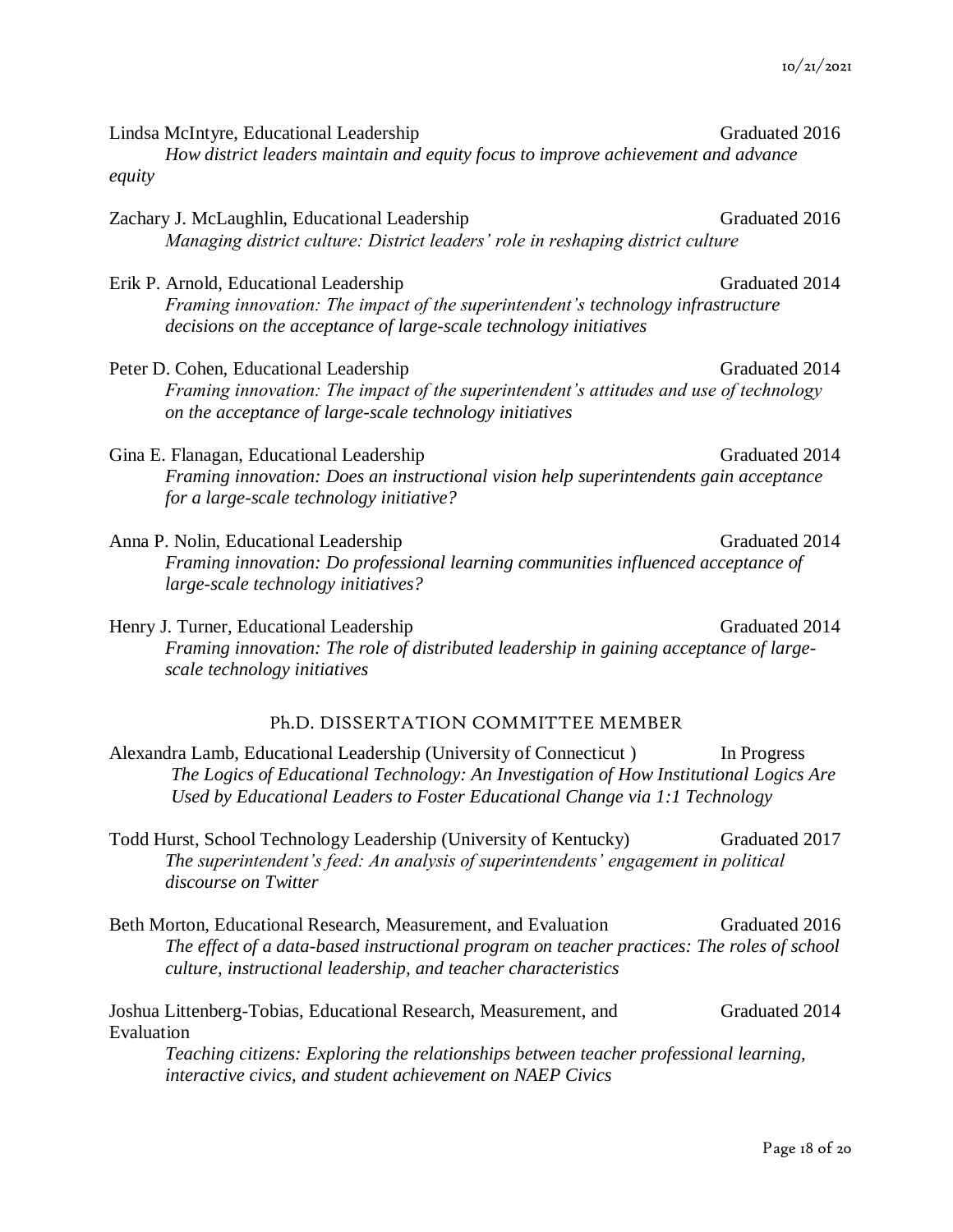$\rm 10/2I/202I$